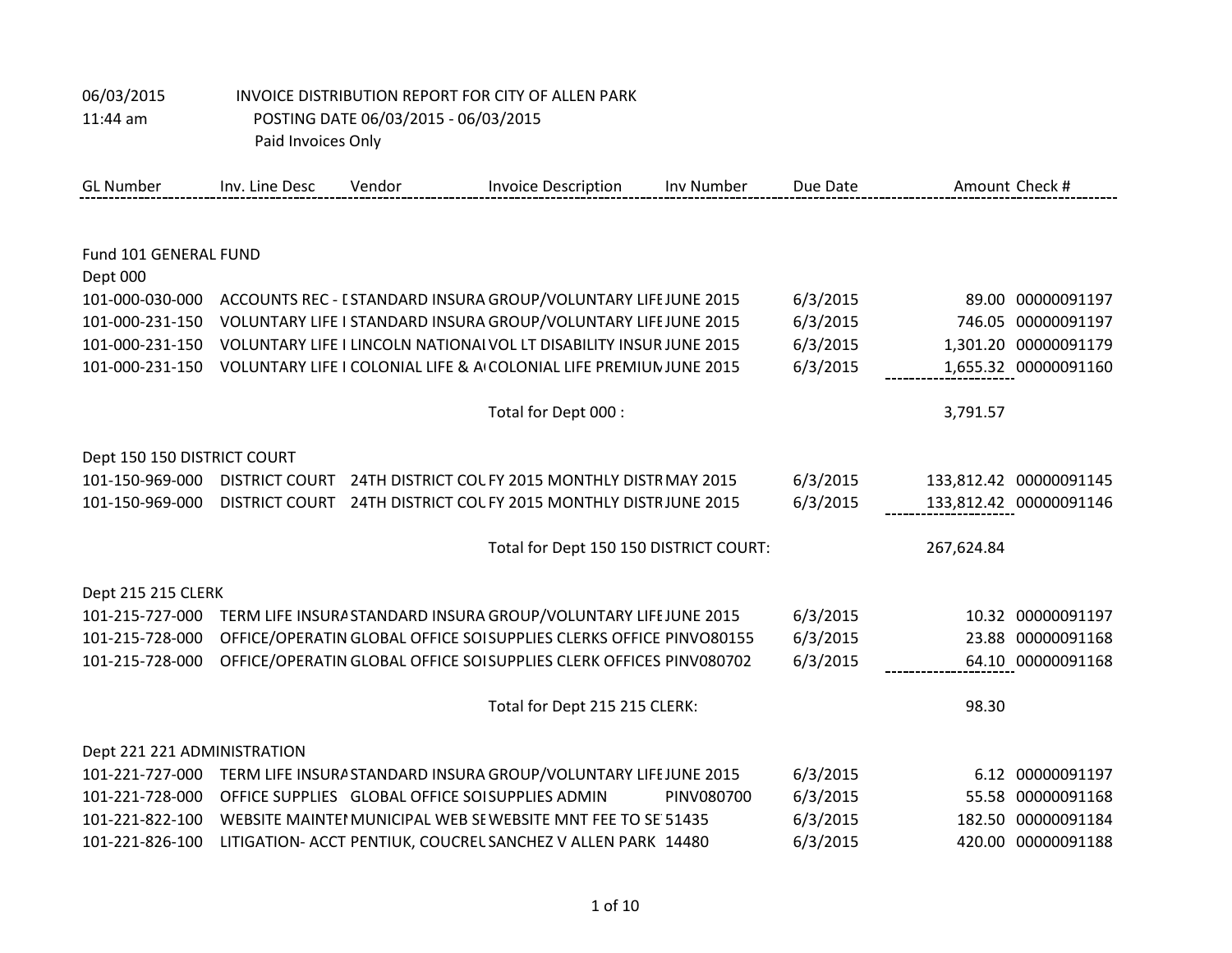| <b>GL Number</b> | Inv. Line Desc        | Vendor         | <b>Invoice Description</b>                                       | Inv Number | Due Date | Amount Check # |                        |
|------------------|-----------------------|----------------|------------------------------------------------------------------|------------|----------|----------------|------------------------|
| 101-221-826-100  |                       |                | LITIG-WRITE OFF II PENTIUK, COUCREL SANCHEZ V ALLEN PARK 14480   |            | 6/3/2015 |                | (405.07) 00000091188   |
| 101-221-826-100  |                       |                | LITIGATION- ACCT PENTIUK, COUCREL SANCHEZ V ALLEN PARK 14648     |            | 6/3/2015 |                | 84.00 00000091188      |
| 101-221-826-100  |                       |                | LITIGATION- ACCT PENTIUK, COUCREL SANCHEZ V ALLEN PARK 15172     |            | 6/3/2015 |                | 144.00 00000091188     |
| 101-221-826-100  |                       |                | LITIGATION- ACCT PENTIUK, COUCREL DUPLICATE OF INV 1517215465    |            | 6/3/2015 |                | 648.00 00000091188     |
| 101-221-826-100  |                       |                | LITIGATION- ACCT PENTIUK, COUCREL DUPLICATE OF INV 1517215465    |            | 6/3/2015 |                | (648.00) 00000091188   |
| 101-221-826-100  |                       |                | LITIGATION- ACCT PENTIUK, COUCREL SANCHEZ V ALLEN PARK 15741     |            | 6/3/2015 | 120.00         | 00000091188            |
| 101-221-826-100  |                       |                | LITIGATION- ACCT PENTIUK, COUCREL SANCHEZ V ALLEN PARK 16087     |            | 6/3/2015 | 108.00         | 00000091188            |
| 101-221-826-100  |                       |                | LITIGATION- ACCT PENTIUK, COUCREL SANCHEZ V ALLEN PARK 16918     |            | 6/3/2015 |                | 284.83 00000091188     |
| 101-221-826-100  |                       |                | LITIG- WRITE OFF ! PENTIUK, COUCREL SANCHEZ V ALLEN PARK 16918   |            | 6/3/2015 |                | (32.83) 00000091188    |
| 101-221-826-100  |                       |                | LITIGATION- SEE W PENTIUK, COUCREL SANCHEZ V ALLEN PARK 17340    |            | 6/3/2015 |                | (722.93) 00000091188   |
| 101-221-826-100  |                       |                | LITIGATION- ACCT PENTIUK, COUCREL SANCHEZ V ALLEN PARK 17340     |            | 6/3/2015 |                | 722.93 00000091188     |
| 101-221-826-100  |                       |                | LITIGATION- ACCT PENTIUK, COUCREL SANCHEZ V ALLEN PARK 17480     |            | 6/3/2015 |                | 204.00 00000091188     |
| 101-221-826-100  |                       |                | LITIGATION- ACCT PENTIUK, COUCREL SANCHEZ V ALLEN PARK 17871     |            | 6/3/2015 | 144.00         | 00000091188            |
| 101-221-826-100  |                       |                | LITIGATION- ACCT PENTIUK, COUCREL SANCHEZ V ALLEN PARK 18627     |            | 6/3/2015 | 60.00          | 00000091188            |
| 101-221-826-100  |                       |                | LITIGATION- ACCT PENTIUK, COUCREL SANCHEZ V ALLEN PARK 19290     |            | 6/3/2015 | 600.00         | 00000091188            |
| 101-221-826-100  |                       |                | LITIGATION- ACCT PENTIUK, COUCREL SANCHEZ V ALLEN PARK 19467     |            | 6/3/2015 |                | 108.00 00000091188     |
| 101-221-826-100  |                       |                | LITIGATION- ACCT PENTIUK, COUCREL DUP CHG SEE INV'S ON P 19863   |            | 6/3/2015 | 1,839.93       | 00000091188            |
| 101-221-826-100  |                       |                | LITIGATION- DUP : PENTIUK, COUCREL DUP CHG SEE INV'S ON P 19863  |            | 6/3/2015 |                | (1,839.93) 00000091188 |
| 101-221-827-000  |                       |                | PROSECUTING ATTPENTIUK, COUCREL DIST COURT PROS SEPT 17357       |            | 6/3/2015 |                | 2,000.00 00000091188   |
| 101-221-827-000  |                       |                | PROSECUTING ATTPENTIUK, COUCREL DIST COURT PROSCUTIOI 17488      |            | 6/3/2015 |                | 2,000.00 00000091188   |
| 101-221-827-000  |                       |                | PROSECUTING ATTPENTIUK, COUCREL DIST COURT PROS FOR N 17867      |            | 6/3/2015 |                | 2,000.00 00000091188   |
| 101-221-827-000  |                       |                | PROSECUTING ATTPENTIUK, COUCREL DIST COURT PROS FOR D 18621      |            | 6/3/2015 | 2,000.00       | 00000091188            |
| 101-221-827-000  |                       |                | PROSECUTING ATTPENTIUK, COUCREL DIST COURT PROS FOR J/ 19286     |            | 6/3/2015 |                | 2,000.00 00000091188   |
| 101-221-827-000  |                       |                | PROSECUTING ATTPENTIUK, COUCREL DIST COURT PROS FOR FI 19464     |            | 6/3/2015 |                | 2,000.00 00000091188   |
| 101-221-827-000  |                       |                | PROSECUTING ATTPENTIUK, COUCREL DIST COURT PROS FOR N 19860      |            | 6/3/2015 |                | 2,000.00 00000091188   |
| 101-221-914-000  |                       |                | INSURANCE DEDU MICHIGAN MUNICI MML POOL CLAIM DEDU 100GL1502002  |            | 6/3/2015 | 5,000.00       | 00000091182            |
| 101-221-962-000  | MISCELLANEOUS ABILITA |                | PROF SERVICES FOR AN/ 150520                                     |            | 6/3/2015 |                | 6,090.41 00000091147   |
| 101-221-963-000  |                       |                | PROFESSIONAL SE MAT COURT RECOF RTAB MEETING MINUTES RTAB 5/6/15 |            | 6/3/2015 |                | 173.50 00000091180     |
| 101-221-976-000  | <b>BLOCK GRANTS</b>   | CAPRA, THERESA | CDBG HOUSING REHAB 1 CDBG HOUSING                                |            | 6/3/2015 |                | 450.00 00000091155     |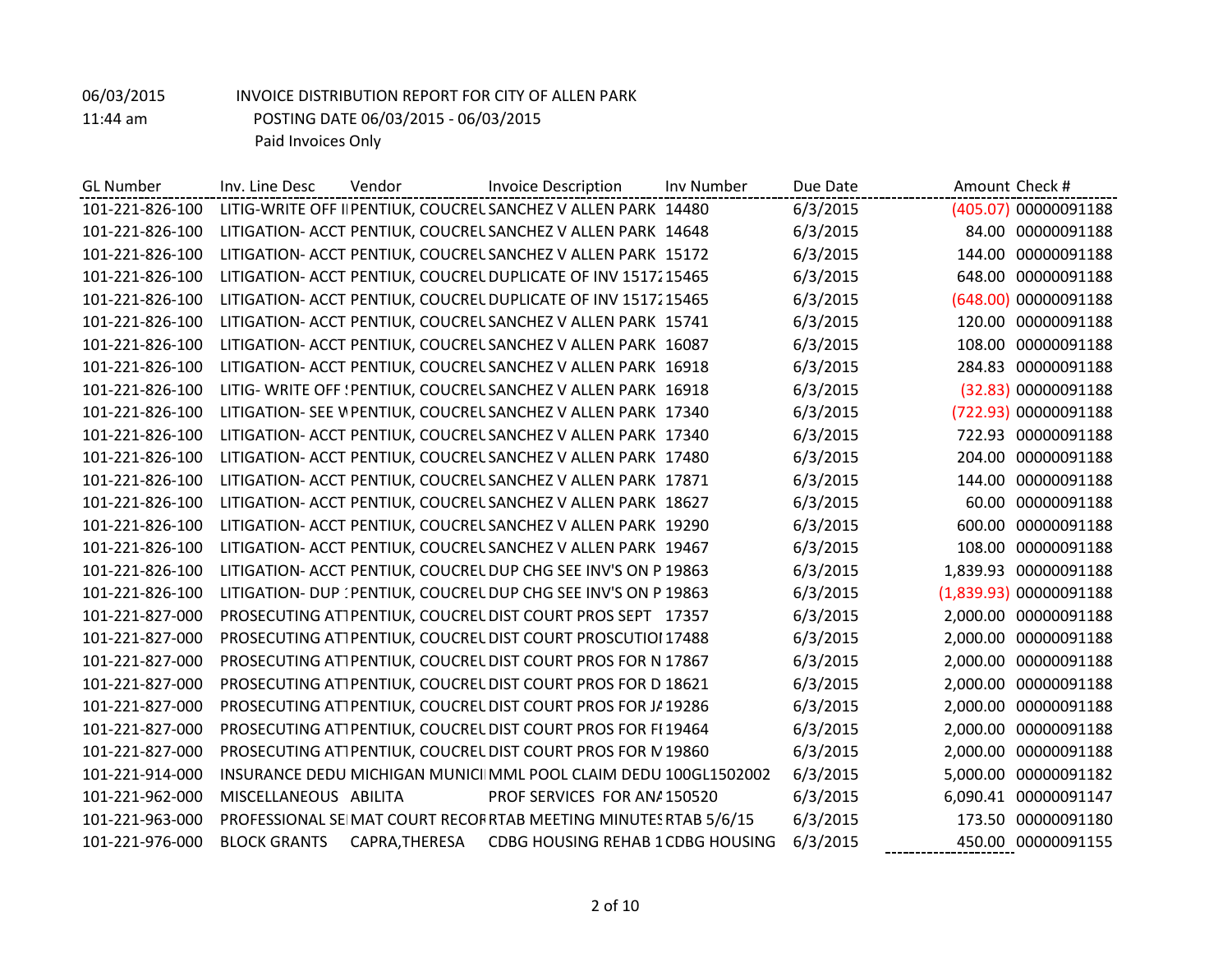| <b>GL Number</b>       | Inv. Line Desc       | Vendor                       | <b>Invoice Description</b>                                                      | Inv Number             | Due Date |           | Amount Check #       |  |  |  |
|------------------------|----------------------|------------------------------|---------------------------------------------------------------------------------|------------------------|----------|-----------|----------------------|--|--|--|
|                        |                      |                              | Total for Dept 221 221 ADMINISTRATION:                                          |                        |          | 27,797.04 |                      |  |  |  |
| Dept 225 225 ASSESSOR  |                      |                              |                                                                                 |                        |          |           |                      |  |  |  |
|                        |                      |                              | 101-225-727-000 TERM LIFE INSURA STANDARD INSURA GROUP/VOLUNTARY LIFE JUNE 2015 |                        | 6/3/2015 |           | 9.96 00000091197     |  |  |  |
|                        |                      |                              | Total for Dept 225 225 ASSESSOR:                                                |                        |          | 9.96      |                      |  |  |  |
|                        | Dept 230 230 FINANCE |                              |                                                                                 |                        |          |           |                      |  |  |  |
| 101-230-727-000        |                      |                              | TERM LIFE INSURA STANDARD INSURA GROUP/VOLUNTARY LIFE JUNE 2015                 |                        | 6/3/2015 |           | 24.00 00000091197    |  |  |  |
| 101-230-728-000        |                      |                              | OFFICE SUPPLIES GLOBAL OFFICE SOI SUPPLIES PAYROLL                              | PINV080688             | 6/3/2015 | 3.79      | 00000091168          |  |  |  |
| 101-230-963-000        |                      | PROFESSIONAL SE PLANTE MORAN | PROF SERVICES FOR MOI 1233981                                                   |                        | 6/3/2015 |           | 9,750.00 00000091193 |  |  |  |
|                        |                      |                              | Total for Dept 230 230 FINANCE:                                                 |                        |          | 9,777.79  |                      |  |  |  |
| Dept 253 253 TREASURER |                      |                              |                                                                                 |                        |          |           |                      |  |  |  |
| 101-253-727-000        |                      |                              | TERM LIFE INSURA STANDARD INSURA GROUP/VOLUNTARY LIFE JUNE 2015                 |                        | 6/3/2015 |           | 7.32 00000091197     |  |  |  |
| 101-253-728-000        |                      |                              | OFFICE SUPPLIES GLOBAL OFFICE SOI SUPPLIES TREASURER                            | PINV080686             | 6/3/2015 | 345.40    | 00000091168          |  |  |  |
| 101-253-960-000        |                      |                              | <b>GENERAL EDUCAT WAYNE COUNTY TF 2015 MEMBERSHIP</b>                           | 2015 MEMBERSHI6/3/2015 |          |           | 50.00 00000091205    |  |  |  |
|                        |                      |                              | Total for Dept 253 253 TREASURER:                                               |                        |          | 402.72    |                      |  |  |  |
| Dept 263 263 CITY HALL |                      |                              |                                                                                 |                        |          |           |                      |  |  |  |
| 101-263-853-000        | <b>TELEPHONE</b>     | <b>COMCAST CABLE</b>         | PHONE SERV 5/22-6/21/ 06102243464002 6/3/2015                                   |                        |          |           | 252.85 00000091161   |  |  |  |
| 101-263-853-000        | <b>TELEPHONE</b>     | <b>COMCAST CABLE</b>         | PHONE SERV EXISTING CI06102065273012 6/3/2015                                   |                        |          | 202.95    | 00000091162          |  |  |  |
| 101-263-920-000        | <b>UTILITIES</b>     | <b>DTE ENERGY</b>            | SERVICE 16850 SOUTHFII 000094938                                                |                        | 6/3/2015 | 8,037.90  | 00000091166          |  |  |  |
| 101-263-985-000        |                      |                              | CAPITAL OUTLAY-I CDW GOVERNMEN PHONE SYS HARDWARE I VN23474                     |                        | 6/3/2015 |           | 941.51 00000091156   |  |  |  |
| 101-263-985-000        |                      |                              | CAPITAL OUTLAY-I CDW GOVERNMEN EIGHT NEW COMPUTERS VL94367                      |                        | 6/3/2015 |           | 4,455.76 00000091156 |  |  |  |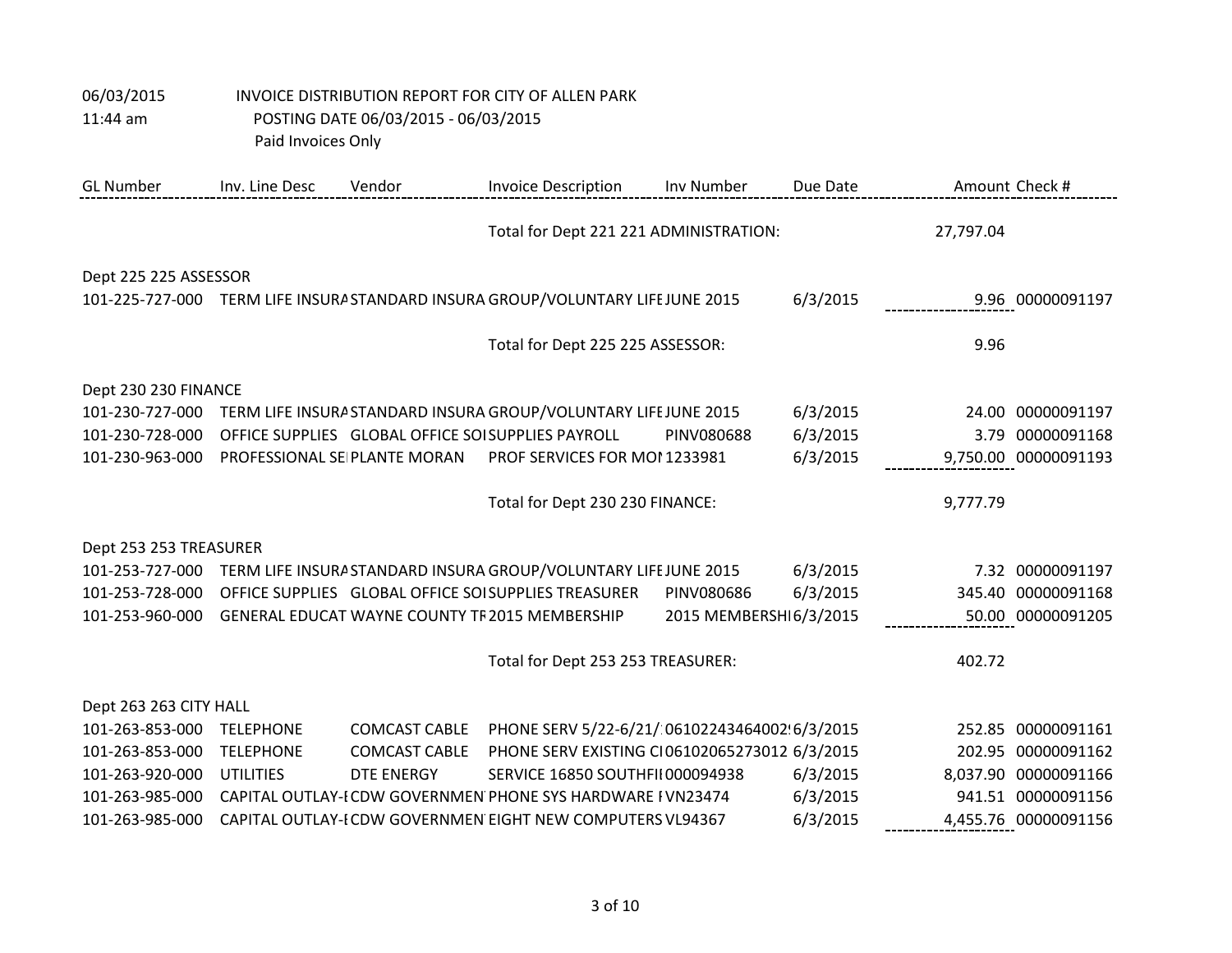## 06/03/2015 INVOICE DISTRIBUTION REPORT FOR CITY OF ALLEN PARK 11:44 am POSTING DATE 06/03/2015 - 06/03/2015

Paid Invoices Only

| <b>GL Number</b>               | Inv. Line Desc                      | Vendor                                            | <b>Invoice Description</b>                                                    | Inv Number | Due Date | Amount Check # |                    |
|--------------------------------|-------------------------------------|---------------------------------------------------|-------------------------------------------------------------------------------|------------|----------|----------------|--------------------|
|                                |                                     |                                                   | Total for Dept 263 263 CITY HALL:                                             |            |          | 13,890.97      |                    |
|                                |                                     |                                                   |                                                                               |            |          |                |                    |
| Dept 305 305 POLICE DEPARTMENT |                                     |                                                   |                                                                               |            |          |                |                    |
| 101-305-727-000                |                                     |                                                   | TERM LIFE INSURA STANDARD INSURA GROUP/VOLUNTARY LIFE JUNE 2015               |            | 6/3/2015 | 240.00         | 00000091197        |
| 101-305-805-000                | <b>VEHICLE TOWING CITY TOWING</b>   |                                                   | 62 VEH TOWED, 8 PERSO 4/16-4/30/15                                            |            | 6/3/2015 | 5,830.00       | 00000091159        |
| 101-305-805-000                | <b>VEHICLE TOWING CITY TOWING</b>   |                                                   | 62 VEH TOWED, 14 PERS 5/1-5/15/15                                             |            | 6/3/2015 | 6,615.00       | 00000091159        |
| 101-305-853-000                | <b>TELEPHONE</b>                    | <b>COMCAST CABLE</b>                              | INTERNET ACCESS PAT VI06102189220014 6/3/2015                                 |            |          | 147.79         | 00000091163        |
| 101-305-853-000                | <b>TELEPHONE</b>                    |                                                   | VERIZON WIRELESS INTERNET ACCESS PATRC 9745491560                             |            | 6/3/2015 | 684.22         | 00000091201        |
| 101-305-931-000                | <b>BUILDING MAINTE CINTAS CORP.</b> |                                                   | UNIFORMS POLICE 4/1-4 72116861APR                                             |            | 6/3/2015 | 33.65          | 00000091157        |
| 101-305-931-000                | <b>BUILDING MAINTE CINTAS CORP.</b> |                                                   | UNIFORMS POLICE 4/1-4 72116861APR                                             |            | 6/3/2015 | 33.65          | 00000091157        |
| 101-305-961-000                |                                     |                                                   | POL. TRAIN-ACT 3(LAW ENFORCEMEN EDUC SEMINAR D WILLIA 84721432750391 6/3/2015 |            |          |                | 325.00 00000091178 |
|                                |                                     |                                                   |                                                                               |            |          |                |                    |
|                                |                                     |                                                   | Total for Dept 305 305 POLICE DEPARTMENT:                                     |            |          | 13,909.31      |                    |
|                                |                                     |                                                   |                                                                               |            |          |                |                    |
| Dept 340 340 FIRE DEPARTMENT   |                                     |                                                   |                                                                               |            |          |                |                    |
| 101-340-727-000                |                                     |                                                   | TERM LIFE INSURA STANDARD INSURA GROUP/VOLUNTARY LIFE JUNE 2015               |            | 6/3/2015 |                | 144.00 00000091197 |
| 101-340-728-000                |                                     |                                                   | OFFICE SUPPLIES GLOBAL OFFICE SOI SUPPLIES FIRE DEPT                          | PINV080703 | 6/3/2015 | 111.20         | 00000091168        |
| 101-340-757-000                |                                     |                                                   | OPERATING SUPPI SAM'S CLUB DIRECT SUPPLIES VARIOUS DEP 10402519749089         |            | 6/3/2015 | 165.08         | 00000091195        |
| 101-340-757-500                |                                     | RESCUE SUPPLIES J & B MEDICAL SUP RESCUE SUPPLIES |                                                                               | 2239546    | 6/3/2015 | 27.59          | 00000091176        |
| 101-340-757-500                |                                     | RESCUE SUPPLIES J & B MEDICAL SUP RESCUE SUPPLIES |                                                                               | 2256865    | 6/3/2015 | 58.14          | 00000091176        |
| 101-340-853-000                | <b>TELEPHONE</b>                    |                                                   | VERIZON WIRELESS FIRE DEPT PHONE SERVIC 9745424519                            |            | 6/3/2015 | 95.74          | 00000091200        |
| 101-340-853-000                | <b>TELEPHONE</b>                    | <b>COMCAST CABLE</b>                              | TELEPHONE/COMMUNIC 06102245855010 6/3/2015                                    |            |          | 252.85         | 00000091164        |
| 101-340-931-000                |                                     | <b>BUILDING MAINTE HADDIX ELECTRIC</b>            | <b>BLDG MNT</b>                                                               | 7585       | 6/3/2015 | 485.00         | 00000091172        |
| 101-340-934-000                |                                     |                                                   | EQUIPMENT MAIN BREATHING AIR SYS EQUIPMENT MAINTENAI 1044786-IN               |            | 6/3/2015 | 872.00         | 00000091153        |
| 101-340-958-000                | MEMBERSHIP & D HADA, JEFFREY        |                                                   | REIMBURSEMENT FOR P/REIMBURSEMENT 6/3/2015                                    |            |          |                | 25.00 00000091171  |

Total for Dept 340 340 FIRE DEPARTMENT: 2,236.60

Dept 445 445 DEPARTMENT OF PUBLIC SERVICE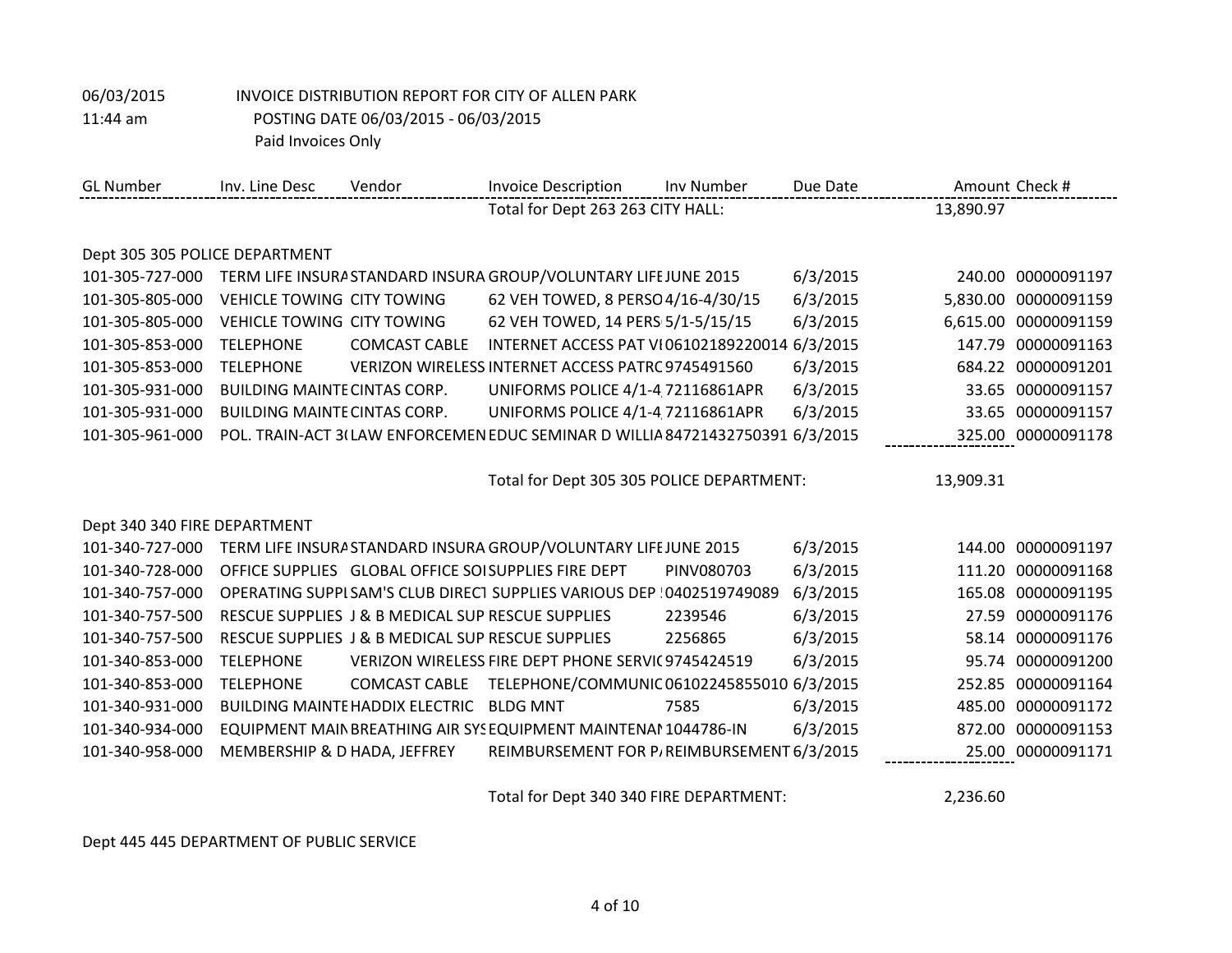| <b>GL Number</b> | Inv. Line Desc              | Vendor | <b>Invoice Description</b>                                      | Inv Number | Due Date |        | Amount Check #     |
|------------------|-----------------------------|--------|-----------------------------------------------------------------|------------|----------|--------|--------------------|
| 101-445-727-000  |                             |        | TERM LIFE INSURA STANDARD INSURA GROUP/VOLUNTARY LIFE JUNE 2015 |            | 6/3/2015 |        | 60.00 00000091197  |
| 101-445-728-000  |                             |        | OFFICE SUPPLIES GLOBAL OFFICE SOI SUPPLIES DPS GARAGE           | PINV080696 | 6/3/2015 |        | 32.94 00000091168  |
| 101-445-768-000  | UNIFORMS-72167 CINTAS CORP. |        | GARAGE UNFORMS 4/1-72116831APR                                  |            | 6/3/2015 | 48.51  | 00000091157        |
| 101-445-768-000  | UNIFORMS-72167 CINTAS CORP. |        | GARAGE UNFORMS 4/1-72116831APR                                  |            | 6/3/2015 | 60.51  | 00000091157        |
| 101-445-768-000  | UNIFORMS-72167 CINTAS CORP. |        | GARAGE UNFORMS 4/1-72116831APR                                  |            | 6/3/2015 | 48.51  | 00000091157        |
| 101-445-768-000  | UNIFORMS-72167 CINTAS CORP. |        | GARAGE UNFORMS 4/1-72116831APR                                  |            | 6/3/2015 |        | 254.51 00000091157 |
| 101-445-768-000  | UNIFORMS-72167 CINTAS CORP. |        | GARAGE UNFORMS 4/1-72116831APR                                  |            | 6/3/2015 |        | 60.51 00000091157  |
| 101-445-768-000  | UNIFORMS-72167 CINTAS CORP. |        | PUBLIC SERVICE UNIFORI 72116811APR                              |            | 6/3/2015 | 88.15  | 00000091157        |
| 101-445-768-000  | UNIFORMS-72167 CINTAS CORP. |        | PUBLIC SERVICE UNIFORI 72116811APR                              |            | 6/3/2015 |        | 88.15 00000091157  |
| 101-445-768-000  | UNIFORMS-72167 CINTAS CORP. |        | PUBLIC SERVICE UNIFORI 72116811APR                              |            | 6/3/2015 |        | 88.15 00000091157  |
| 101-445-768-000  | UNIFORMS-72167 CINTAS CORP. |        | PUBLIC SERVICE UNIFORI 72116811APR                              |            | 6/3/2015 | 88.15  | 00000091157        |
| 101-445-768-000  | UNIFORMS-72167 CINTAS CORP. |        | PUBLIC SERVICE UNIFORI 72116811APR                              |            | 6/3/2015 |        | 88.15 00000091157  |
| 101-445-931-000  |                             |        | BUILDING MAINTE ADVANCE AP STAFF ERICA JACKSON 5/11-5/125775    |            | 6/3/2015 | 436.57 | 00000091148        |

Total for Dept 445 445 DEPARTMENT OF PUBLIC SERVICE 1,442.81

| Dept 707 707 PARKS & REC |                      |                             |                                                                         |         |          |                      |
|--------------------------|----------------------|-----------------------------|-------------------------------------------------------------------------|---------|----------|----------------------|
| 101-707-727-000          |                      |                             | TERM LIFE INSURA STANDARD INSURA GROUP/VOLUNTARY LIFE JUNE 2015         |         | 6/3/2015 | 11.76 00000091197    |
| 101-707-728-000          |                      |                             | OFFICE SUPPLIES GLOBAL OFFICE SOI SUPPLIES PARKS AND REI PINV80698      |         | 6/3/2015 | 54.01 00000091168    |
| 101-707-757-000          |                      |                             | OPERATING SUPPL PETTY CASH - PARK REPLENISH PETTY CASH 5/28/15          |         | 6/3/2015 | 10.58 00000091192    |
| 101-707-760-000          |                      |                             | SENIOR ACTIVITIES SAM'S CLUB DIRECT SUPPLIES VARIOUS DEP 10402519749089 |         | 6/3/2015 | 29.33 00000091195    |
| 101-707-768-000          | <b>UNIFORMS</b>      | <b>GRAPHICWEAR</b>          | <b>EMPLOYEE T SHIRTS</b>                                                | 0001268 | 6/3/2015 | 132.50 00000091170   |
| 101-707-783-000          | <b>PARK SUPPLIFS</b> |                             | PETTY CASH - PARK REPLENISH PETTY CASH                                  | 5/28/15 | 6/3/2015 | 10.36 00000091192    |
| 101-707-783-000          | <b>PARK SUPPLIFS</b> | PARK ATHLETIC SUI SOFTBALLS |                                                                         | 150276  | 6/3/2015 | 336.00 00000091187   |
| 101-707-784-000          | <b>PARK SERVICES</b> |                             | PETTY CASH - PARK REPLENISH PETTY CASH                                  | 5/28/15 | 6/3/2015 | 50.40 00000091192    |
| 101-707-784-000          | <b>PARK SERVICES</b> |                             | PETTY CASH - PARK REPLENISH PETTY CASH                                  | 5/28/15 | 6/3/2015 | 14.83 00000091192    |
| 101-707-920-000          | UTILITIES            | DTE ENERGY                  | SERVICE 5000 ARNO 4/2 <sup>2</sup> 194036500214                         |         | 6/3/2015 | 1,014.65 00000091165 |

Total for Dept 707 707 PARKS & REC: 1,664.42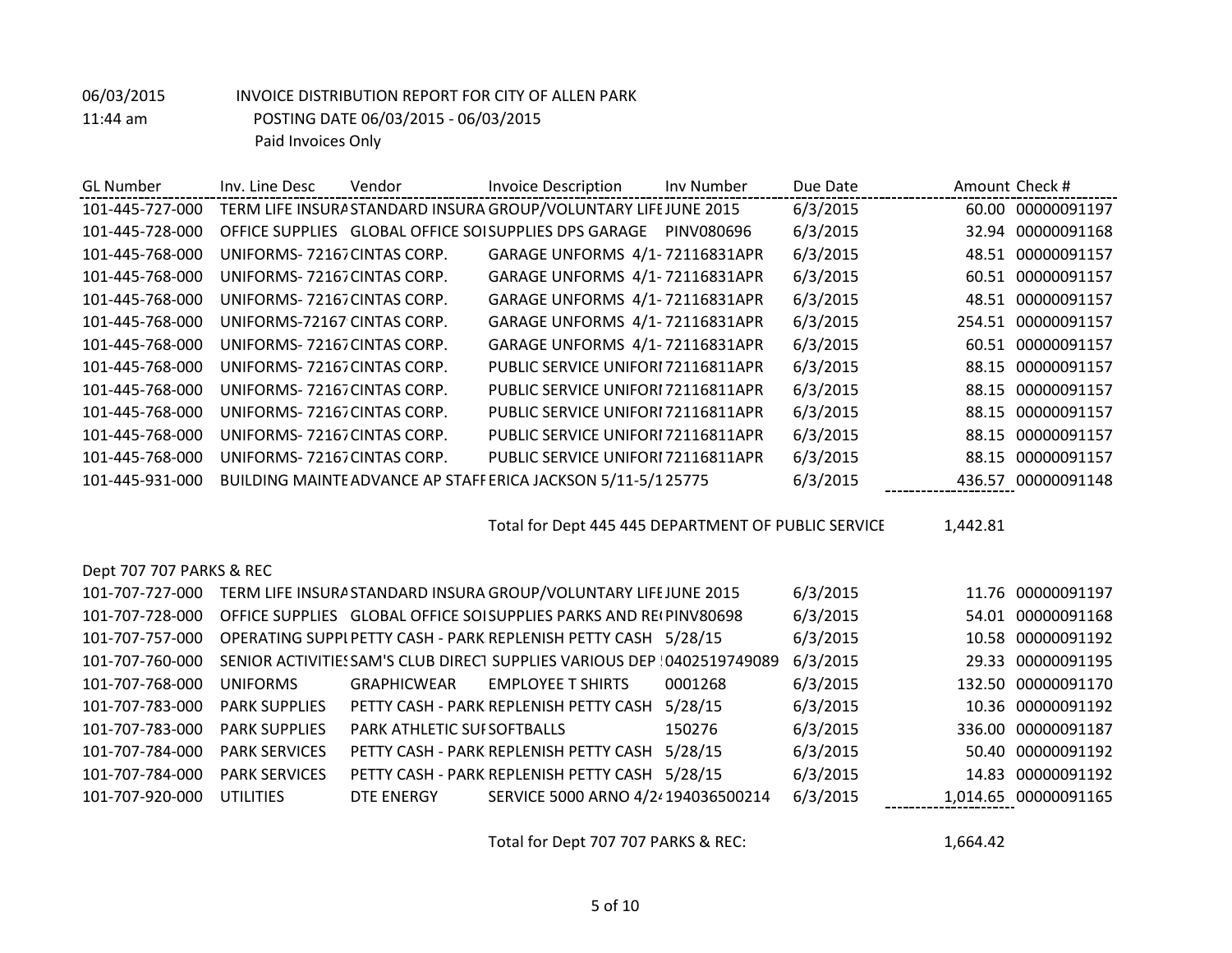| <b>GL Number</b>                | Inv. Line Desc                 | Vendor                                           | <b>Invoice Description</b>                                        | Inv Number | Due Date | Amount Check # |                        |
|---------------------------------|--------------------------------|--------------------------------------------------|-------------------------------------------------------------------|------------|----------|----------------|------------------------|
|                                 |                                |                                                  |                                                                   |            |          |                |                        |
| Dept 751 751 COMMUNITY CENTER   |                                |                                                  |                                                                   |            |          |                |                        |
| 101-751-757-000                 |                                |                                                  | OPERATING SUPPI PETTY CASH - PARK REPLENISH PETTY CASH 5/28/15    |            | 6/3/2015 |                | 40.95 00000091192      |
| 101-751-920-000                 | <b>UTILITIES</b>               |                                                  | ALLEN PARK, CITY CJUNE 15TH WATER PMT +401-WH158-00               |            | 6/3/2015 |                | 2,202.65 00000091149   |
| 101-751-920-000                 | <b>UTILITIES</b>               | DTE ENERGY                                       | SERVICE 15800 WHITE 4/000284315                                   |            | 6/3/2015 |                | 9,920.22 00000091166   |
| 101-751-931-000                 |                                | <b>BUILDING MAINTE NETWORK SERVICE MATERIALS</b> |                                                                   | 1192420-00 | 6/3/2015 |                | 69.70 00000091186      |
| 101-751-931-000                 |                                |                                                  | BUILDING MAINTE PETTY CASH - PARK REPLENISH PETTY CASH 5/28/15    |            | 6/3/2015 |                | 25.41 00000091192      |
| 101-751-931-000                 |                                |                                                  | BUILDING MAINTE SHERWIN WILLIAM WHITE PAINT FOR ICE AR 4719-5     |            | 6/3/2015 |                | 78.28 00000091196      |
| 101-751-934-000                 | <b>EQUIPMENT MAIN WJ ONEIL</b> |                                                  | SHUT DOWN BOILER FOF 4841                                         |            | 6/3/2015 |                | 647.50 00000091207     |
|                                 |                                |                                                  |                                                                   |            |          |                |                        |
|                                 |                                |                                                  | Total for Dept 751 751 COMMUNITY CENTER:                          |            |          | 12,984.71      |                        |
| Dept 864 864 RETIREE HEALTHCARE |                                |                                                  |                                                                   |            |          |                |                        |
| 101-864-716-000                 |                                |                                                  | MEDICAL- ACTIVE/ BLUE CROSS/BLUE : BC/BS PREM JUNE 2015 JUNE 2015 |            | 6/3/2015 |                | 196,438.50 00000091152 |
| 101-864-727-000                 |                                |                                                  | TERM LIFE INSURA STANDARD INSURA GROUP/VOLUNTARY LIFE JUNE 2015   |            | 6/3/2015 |                | 2,874.70 00000091197   |
|                                 |                                |                                                  |                                                                   |            |          |                |                        |
|                                 |                                |                                                  | Total for Dept 864 864 RETIREE HEALTHCARE:                        |            |          | 199,313.20     |                        |
|                                 |                                |                                                  |                                                                   |            |          |                |                        |
|                                 |                                |                                                  | Total for Fund 101 GENERAL FUND:                                  |            |          | 554,944.24     |                        |
| Fund 202 MAJOR STREET FUND      |                                |                                                  |                                                                   |            |          |                |                        |
| Dept 475 475 TRAFFIC SERVICES   |                                |                                                  |                                                                   |            |          |                |                        |
| 202-475-940-000                 |                                |                                                  | TRAFFIC SIGNS & SWAYNE COUNTY - / TRAFFICE SIGNAL ENERG 1007562   |            | 6/3/2015 |                | 117.40 00000091203     |
| 202-475-940-000                 |                                |                                                  | TRAFFIC SIGNS & SWAYNE COUNTY - / TRAFFIC SIGNAL ENERGY 1007604   |            | 6/3/2015 |                | 117.40 00000091204     |
|                                 |                                |                                                  |                                                                   |            |          |                |                        |
|                                 |                                |                                                  | Total for Dept 475 475 TRAFFIC SERVICES:                          |            |          | 234.80         |                        |

Dept 479 PRESERVATION - STREETS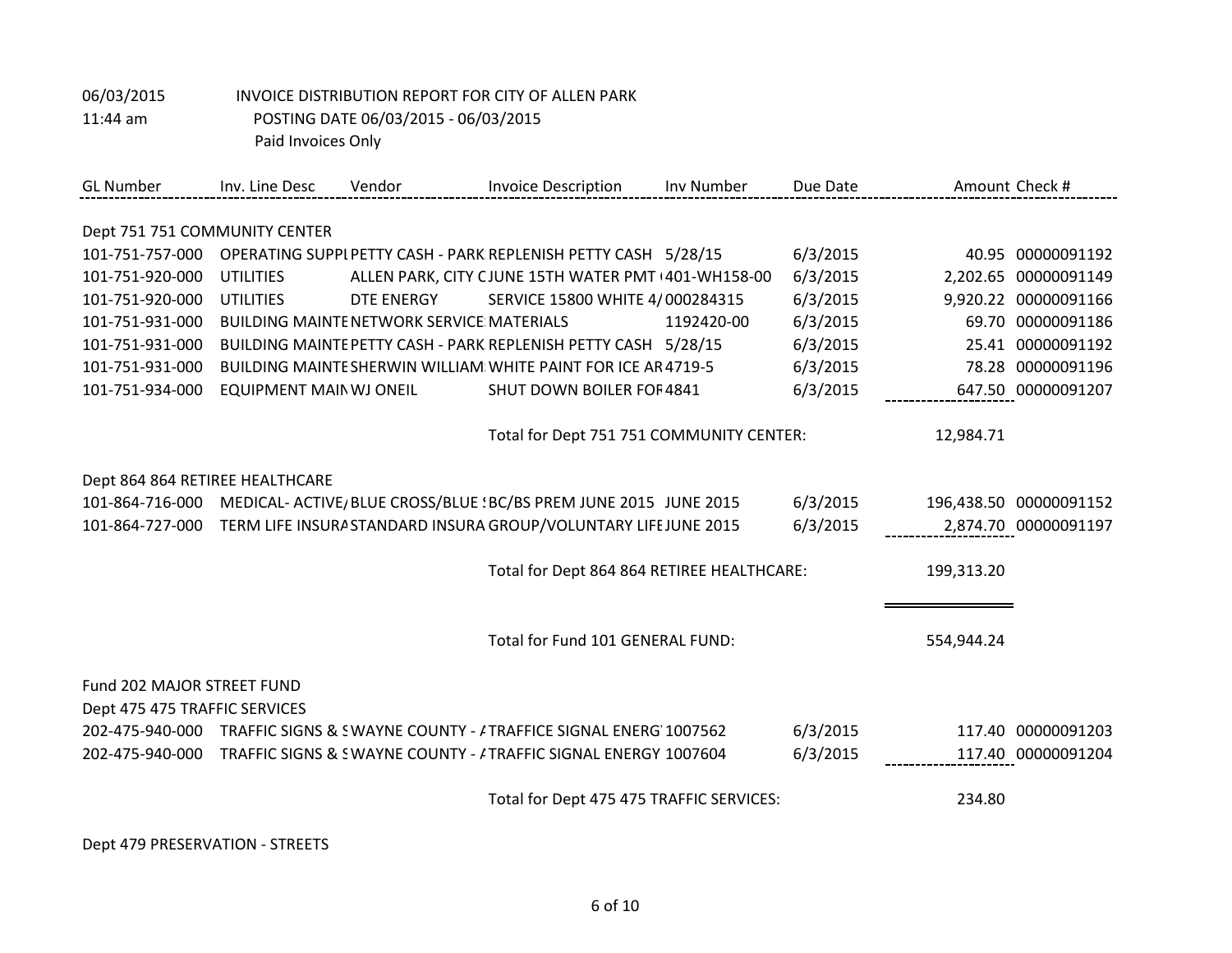| <b>GL Number</b>                 | Inv. Line Desc | Vendor                                                           | <b>Invoice Description</b>                                                      | Inv Number | Due Date | Amount Check # |                    |
|----------------------------------|----------------|------------------------------------------------------------------|---------------------------------------------------------------------------------|------------|----------|----------------|--------------------|
| 202-479-757-000                  |                | OPERATING SUPPI CADILLAC ASPHALT COLD MIX 420463                 |                                                                                 | 271480     | 6/3/2015 |                | 350.50 00000091154 |
| 202-479-757-000                  |                | OPERATING SUPPI CADILLAC ASPHALT COLD MIX 420484                 |                                                                                 | 271485     | 6/3/2015 |                | 298.00 00000091154 |
|                                  |                |                                                                  |                                                                                 |            |          |                |                    |
|                                  |                |                                                                  | Total for Dept 479 PRESERVATION - STREETS:                                      |            |          | 648.50         |                    |
|                                  |                |                                                                  |                                                                                 |            |          |                |                    |
|                                  |                |                                                                  | Total for Fund 202 MAJOR STREET FUND:                                           |            |          | 883.30         |                    |
|                                  |                |                                                                  |                                                                                 |            |          |                |                    |
| Fund 203 LOCAL STREET FUND       |                |                                                                  |                                                                                 |            |          |                |                    |
| Dept 479 PRESERVATION - STREETS  |                |                                                                  |                                                                                 |            |          |                |                    |
|                                  |                | 203-479-757-000 OPERATING SUPPI CADILLAC ASPHALT COLD MIX 420463 |                                                                                 | 271480     | 6/3/2015 |                | 350.50 00000091154 |
|                                  |                | 203-479-757-000 OPERATING SUPPI CADILLAC ASPHALT COLD MIX 420484 |                                                                                 | 271485     | 6/3/2015 |                | 298.00 00000091154 |
|                                  |                |                                                                  |                                                                                 |            |          |                |                    |
|                                  |                |                                                                  | Total for Dept 479 PRESERVATION - STREETS:                                      |            |          | 648.50         |                    |
|                                  |                |                                                                  |                                                                                 |            |          |                |                    |
|                                  |                |                                                                  | Total for Fund 203 LOCAL STREET FUND:                                           |            |          | 648.50         |                    |
|                                  |                |                                                                  |                                                                                 |            |          |                |                    |
| Fund 249 BUILDING FUND           |                |                                                                  |                                                                                 |            |          |                |                    |
| Dept 371 371 BUILDING DEPARTMENT |                |                                                                  |                                                                                 |            |          |                |                    |
|                                  |                |                                                                  | 249-371-717-000 LIFE INSURANCE- ESTANDARD INSURA GROUP/VOLUNTARY LIFE JUNE 2015 |            | 6/3/2015 |                | 28.08 00000091197  |
|                                  |                | 249-371-959-000 PLANNING & ZONIGLOBAL OFFICE SOISUPPLIES BLDG    |                                                                                 | PINV080701 | 6/3/2015 |                | 185.75 00000091168 |
|                                  |                |                                                                  |                                                                                 |            |          |                |                    |
|                                  |                |                                                                  | Total for Dept 371 371 BUILDING DEPARTMENT:                                     |            |          | 213.83         |                    |
|                                  |                |                                                                  |                                                                                 |            |          |                |                    |
|                                  |                |                                                                  | Total for Fund 249 BUILDING FUND:                                               |            |          | 213.83         |                    |
|                                  |                |                                                                  |                                                                                 |            |          |                |                    |

Fund 250 DDA OPERATING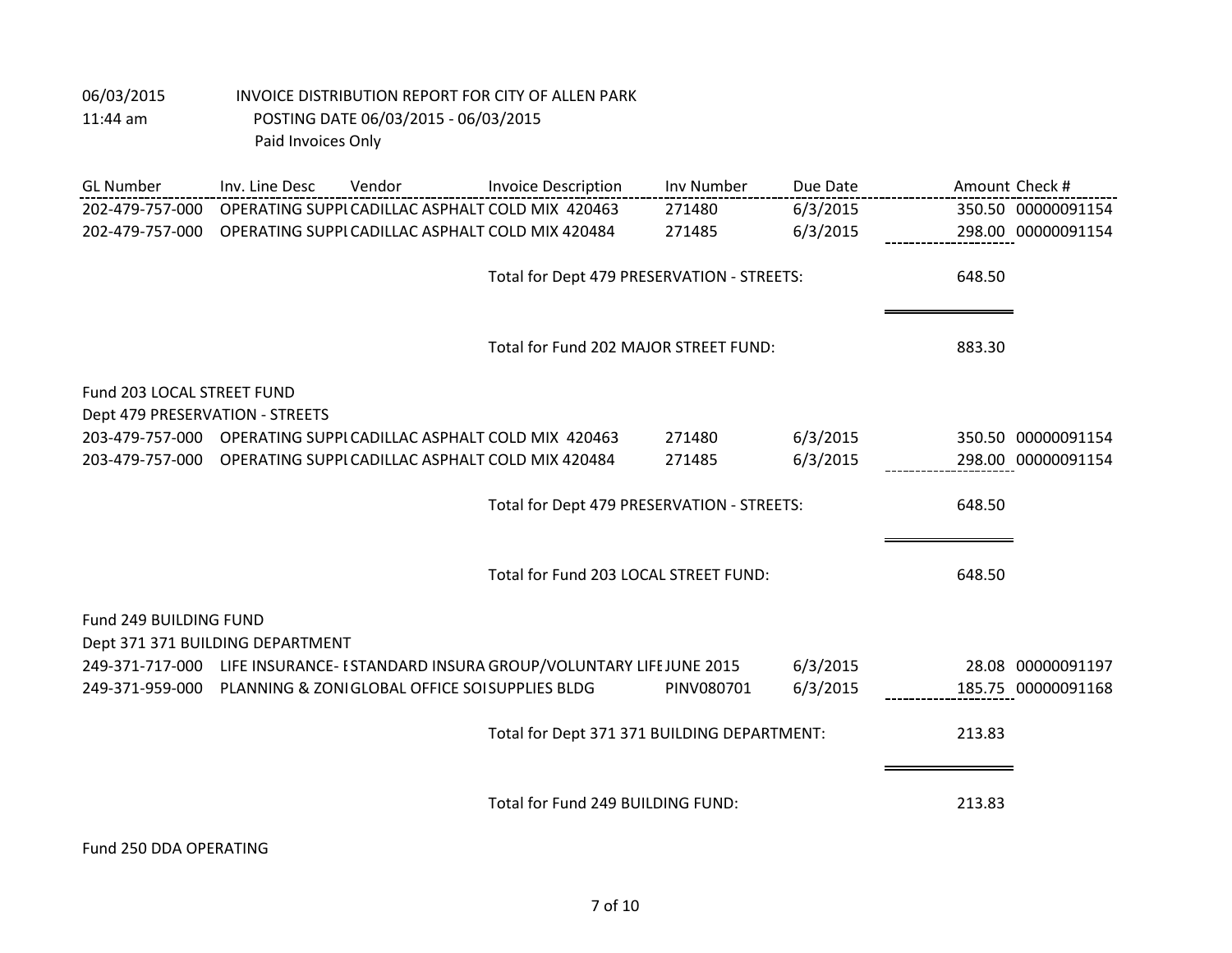| <b>GL Number</b>                 | Inv. Line Desc                  | Vendor                                             | <b>Invoice Description</b>                                                      | Inv Number | Due Date |          | Amount Check #       |
|----------------------------------|---------------------------------|----------------------------------------------------|---------------------------------------------------------------------------------|------------|----------|----------|----------------------|
| Dept 000                         |                                 |                                                    |                                                                                 |            |          |          |                      |
| 250-000-722-000                  |                                 |                                                    | RETIREMENT CON NATIONAL FINANCI RETIREMENT CONTRIBUT SEPT 2014-2015             |            | 6/3/2015 | 5,000.00 | 00000091185          |
| 250-000-728-000                  | OFFICE SUPPLIES KIBBY, JENNIFER |                                                    | REIMBURSEMENT 3/27-5 REIMBURSEMENT 6/3/2015                                     |            |          | 17.99    | 00000091177          |
| 250-000-931-000                  |                                 | <b>BUILDING MAINTE HADDIX ELECTRIC</b>             | REMOVE ASCO SYSTEM (7579                                                        |            | 6/3/2015 | 675.00   | 00000091172          |
| 250-000-931-000                  |                                 |                                                    | BUILDING MAINTE WISNIEWSKI, ANTO DDA OFFICE CLEANING 5 OFFICE CLEANING 6/3/2015 |            |          | 90.00    | 00000091206          |
| 250-000-958-000                  |                                 |                                                    | MEMBERSHIP & DINTERNATIONAL CC MEMBERSHIP DUES #18(1567861                      |            | 6/3/2015 | 100.00   | 00000091175          |
| 250-000-960-000                  | MARKETING/PROMKIBBY, JENNIFER   |                                                    | REIMBURSEMENT 3/27-5 REIMBURSEMENT 6/3/2015                                     |            |          | 355.79   | 00000091177          |
| 250-000-962-000                  | MISCELLANEOUS KIBBY, JENNIFER   |                                                    | REIMBURSEMENT 3/27-5 REIMBURSEMENT 6/3/2015                                     |            |          |          | 183.22 00000091177   |
|                                  |                                 |                                                    |                                                                                 |            |          |          |                      |
|                                  |                                 |                                                    | Total for Dept 000 :                                                            |            |          | 6,422.00 |                      |
|                                  |                                 |                                                    |                                                                                 |            |          |          |                      |
|                                  |                                 |                                                    |                                                                                 |            |          |          |                      |
|                                  |                                 |                                                    | Total for Fund 250 DDA OPERATING:                                               |            |          | 6,422.00 |                      |
| Fund 266 DRUG FORFEITURE - STATE |                                 |                                                    |                                                                                 |            |          |          |                      |
| Dept 000                         |                                 |                                                    |                                                                                 |            |          |          |                      |
| 266-000-657-000                  |                                 |                                                    | FORFEITED MONIE VOGLER EQUIPMEN EVIDENCE LOCKERS FOR 77588                      |            | 6/3/2015 | 723.99   | 00000091202          |
| 266-000-982-000                  |                                 |                                                    | COMPUTER EQUIF MCBRIDE, WILLIAM COMPUTER SERVICES PO 5251                       |            | 6/3/2015 |          | 1,950.00 00000091181 |
|                                  |                                 |                                                    |                                                                                 |            |          |          |                      |
|                                  |                                 |                                                    | Total for Dept 000 :                                                            |            |          | 2,673.99 |                      |
|                                  |                                 |                                                    |                                                                                 |            |          |          |                      |
|                                  |                                 |                                                    |                                                                                 |            |          |          |                      |
|                                  |                                 |                                                    | Total for Fund 266 DRUG FORFEITURE - STATE:                                     |            |          | 2,673.99 |                      |
|                                  |                                 |                                                    |                                                                                 |            |          |          |                      |
| Fund 271 LIBRARY                 |                                 |                                                    |                                                                                 |            |          |          |                      |
| Dept 000                         |                                 |                                                    |                                                                                 |            |          |          |                      |
| 271-000-716-000                  | <b>MEDICAL</b>                  |                                                    | STANDARD INSURA GROUP/VOLUNTARY LIFE JUNE 2015                                  |            | 6/3/2015 | 12.00    | 00000091197          |
| 271-000-728-000                  | <b>OFFICE SUPPLIES</b>          | <b>IDEA ART</b>                                    | SUMMER READING SUPP WO19887300017                                               |            | 6/3/2015 | 69.50    | 00000091174          |
| 271-000-728-000                  |                                 | OFFICE SUPPLIES GLOBAL OFFICE SOI SUPPLIES LIBRARY |                                                                                 | PINV080761 | 6/3/2015 |          | 606.66 00000091168   |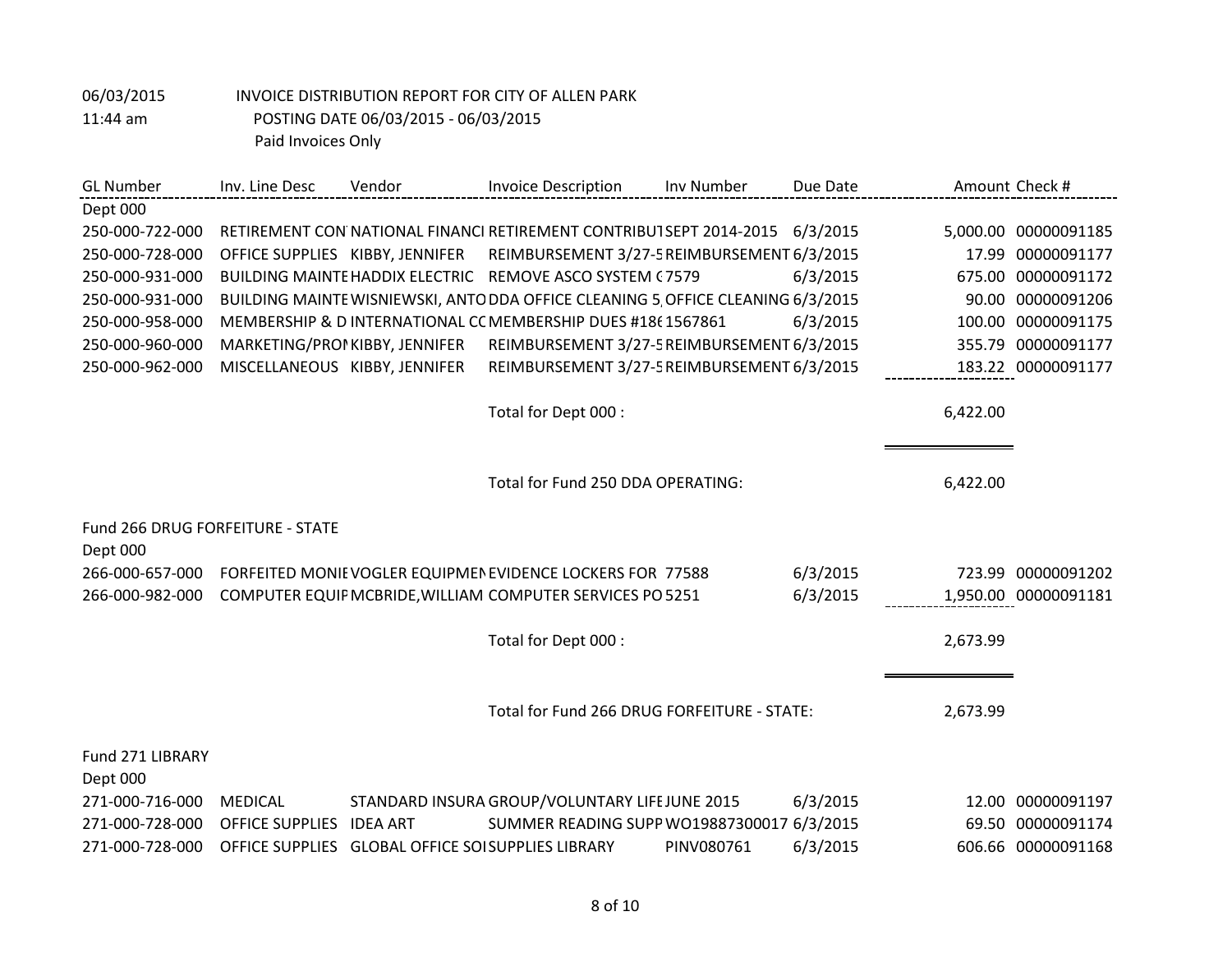| <b>GL Number</b>             | Inv. Line Desc                | Vendor                                             | <b>Invoice Description</b>                                           | Inv Number   | Due Date | Amount Check # |                      |
|------------------------------|-------------------------------|----------------------------------------------------|----------------------------------------------------------------------|--------------|----------|----------------|----------------------|
| 271-000-728-000              |                               | OFFICE SUPPLIES GLOBAL OFFICE SOI SUPPLIES LIBRARY |                                                                      | PINV081864   | 6/3/2015 |                | 151.96 00000091168   |
| 271-000-757-000              | OPERATING SUPPI HEALY, YVONNE |                                                    | SUMMER READING PROC 7/20-7/22/15                                     |              | 6/3/2015 |                | 1,000.00 00000091173 |
| 271-000-828-000              | <b>MATERIALS</b>              | <b>BAKER &amp; TAYLOR</b>                          | <b>MATERIALS</b>                                                     | 2030629480   | 6/3/2015 |                | 86.74 00000091151    |
| 271-000-828-000              | <b>MATERIALS</b>              | <b>BAKER &amp; TAYLOR</b>                          | <b>MATERIALS</b>                                                     | 2030650102   | 6/3/2015 | 31.79          | 00000091151          |
| 271-000-828-000              | <b>MATERIALS</b>              | <b>QUALITY BOOKS IN BOOKS</b>                      |                                                                      | 185874       | 6/3/2015 | 21.99          | 00000091194          |
| 271-000-920-000              | <b>UTILITIES</b>              | DTE ENERGY                                         | SERVICE LIBRARY 4/24-5/457346800172                                  |              | 6/3/2015 |                | 187.07 00000091167   |
|                              |                               |                                                    |                                                                      |              |          |                |                      |
|                              |                               |                                                    | Total for Dept 000 :                                                 |              |          | 2,167.71       |                      |
|                              |                               |                                                    |                                                                      |              |          |                |                      |
|                              |                               |                                                    |                                                                      |              |          |                |                      |
|                              |                               |                                                    | Total for Fund 271 LIBRARY:                                          |              |          | 2,167.71       |                      |
|                              |                               |                                                    |                                                                      |              |          |                |                      |
| Fund 592 WATER & SEWER       |                               |                                                    |                                                                      |              |          |                |                      |
| Dept 000                     |                               |                                                    |                                                                      |              |          |                |                      |
| 592-000-461-000              | <b>WATER SALES</b>            |                                                    | VANDERLIN WILLIA REFUND ON WATER OVE REFUND                          |              | 6/3/2015 |                | 122.32 00000091199   |
|                              |                               |                                                    |                                                                      |              |          |                |                      |
|                              |                               |                                                    | Total for Dept 000 :                                                 |              |          | 122.32         |                      |
|                              |                               |                                                    |                                                                      |              |          |                |                      |
| Dept 601 601 WATER AND SEWER |                               |                                                    |                                                                      |              |          |                |                      |
| 592-601-673-001              |                               |                                                    | MAIN MAINTENAI SAM'S CLUB DIRECT SUPPLIES VARIOUS DEP 10402519749089 |              | 6/3/2015 |                | 25.60 00000091195    |
| 592-601-712-000              | CLOTHING, CLEANI CINTAS CORP. |                                                    | WATER UNIFORMS 4/1-4 72116841APR                                     |              | 6/3/2015 |                | 58.34 00000091157    |
| 592-601-712-000              | CLOTHING, CLEANI CINTAS CORP. |                                                    | WATER UNIFORMS 4/1-4 72116841APR                                     |              | 6/3/2015 |                | 58.34 00000091157    |
| 592-601-712-000              | CLOTHING, CLEANI CINTAS CORP. |                                                    | WATER UNIFORMS 4/1-4 72116841APR                                     |              | 6/3/2015 |                | 58.34 00000091157    |
| 592-601-712-000              | CLOTHING, CLEANI CINTAS CORP. |                                                    | WATER UNIFORMS 4/1-4 72116841APR                                     |              | 6/3/2015 |                | 10.92 00000091157    |
| 592-601-716-000              |                               |                                                    | MEDICAL- WATER, STANDARD INSURA GROUP/VOLUNTARY LIFE JUNE 2015       |              | 6/3/2015 | 54.00          | 00000091197          |
| 592-601-717-000              |                               |                                                    | RETIREE HEALTH B STANDARD INSURA GROUP/VOLUNTARY LIFE JUNE 2015      |              | 6/3/2015 | 258.10         | 00000091197          |
| 592-601-921-000              |                               |                                                    | OFFICE SUPPLIES GLOBAL OFFICE SOISUPPLIES WATER DEPT PINV080694      |              | 6/3/2015 |                | 17.36 00000091168    |
| 592-601-960-000              |                               |                                                    | TRAINING & EDUC MICHIGAN RUAL W WATER METER SCHOOL (M OLOUGHLIN      |              | 6/3/2015 | 175.00         | 00000091183          |
| 592-601-962-000              | MISCELLANEOUS AT & T          |                                                    | SERVICE 5/19-6/19                                                    | 313425037205 | 6/3/2015 |                | 147.32 00000091150   |